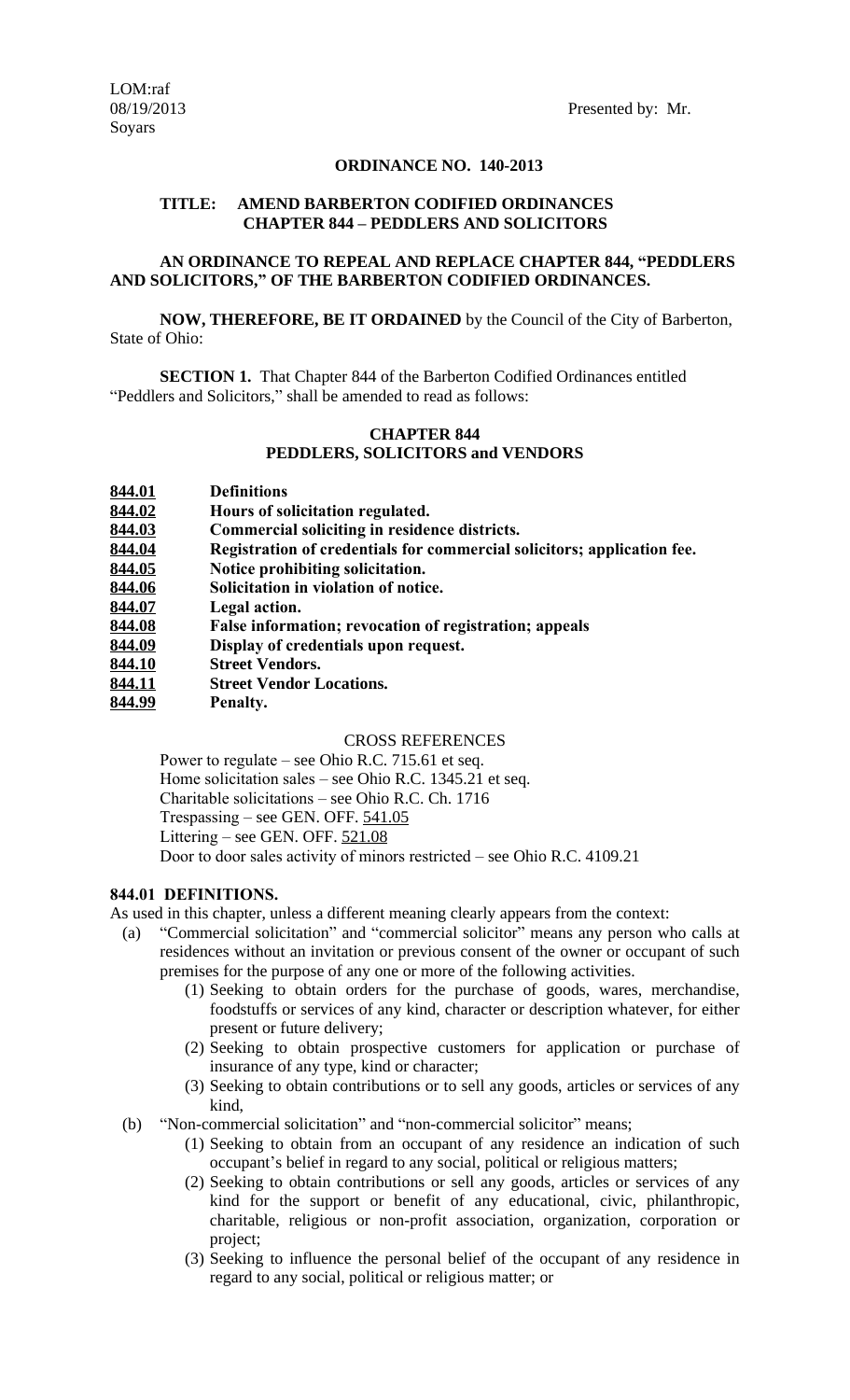- (4) Taking a poll or census by any person, firm or corporation, other than a governmental body or agency thereof, and excluding commercial polls.
- (5) Seeking to obtain signatures to support or oppose any group, cause, movement or candidate.
- (6) "Residence" means a "Dwelling" as defined in Section  $1133.01(31)$  of the Codified Ordinances of Barberton.
- (c) "Street Vendor" means;

A cart, stall, vehicle, or other outdoor facility normally located within a public rightof-way for the purpose of selling or otherwise distributing food, services, or merchandise. All street vendors must maintain a certificate of insurance naming the City of Barberton as an additional insured. Street vendors are considered to be a temporary use and must conform to Section 1310 of the Barberton Development Code. Street vendors do not include vending machines, newspaper racks, parking meters, fire or police call boxes, pay telephones, or farm stands.

#### **844.02 HOURS OF SOLICITATION REGULATED.**

- (a) No commercial solicitation shall be conducted before 9:00 a.m. or after 6:00 p.m. (local time) Monday through Saturdays, or at any time on Sundays or a state or national holiday.
- (b) No non-commercial solicitation shall be conducted before 9:00 a.m. (local time) or after 9:00 p.m. (local time) or at any time on a state or national holiday.

## **844.03 COMMERCIAL SOLICITING IN RESIDENCE DISTRICT.**

No person shall enter upon the lot or land of any residence in the City of Barberton, for the purpose of commercial soliciting as defined in Section  $844.01(a)(1)$ , (2), (3) and (4) unless such person has registered his credentials with the Chief of Police as provided in Section 844.04.

# **844.04 REGISTRATION OF CREDENTIALS FOR COMERICAL SOLICITORS; APPLICATON FEE.**

- (a) Whoever desires to solicit for commercial purposes as defined in Sections  $844.01(a)(1)$ , (2), (3) or (4) shall have his credentials registered and shall file in duplicate with the Chief of Police, or the Chief of Police's designee, a written application on a form to be provided by the Chief of Police correctly setting forth the following information:
	- (1) The full name of the applicant;
	- (2) His or her address;

(3) His or her birth date, demonstrating the person is at least 18 years of age, height, weight and color of eyes and hair;

(4) Whether or not he or she uses a motor vehicle in his or her business, and if so, the make, model, year and current registration number thereof;

(5) The state of issue of his or her driver's license and the number thereof;

(6) The name, address and phone of his or her employer, and a contract person therein;

(7) A brief description of the goods, wares, merchandise or services involved;

(8) Whether or not he or she has ever been convicted of any crime, other than a traffic offense, and if so, the nature thereof and the penalty therefore;

- (9) Mobile telephone number; and
- (10) A photo identification card.
- (b) Concurrently with the filing of the application, the applicant shall pay a fee of fortyfive dollars (\$45.00) to compensate for the costs incident to the examination, registration and issuance of stamped copies of credentials.
- (c) Within 20 days of compliance of the foregoing provisions of this section, the Chief of Police shall forthwith stamp the original of the application as "Inspected and Registered" and deliver the same to the applicant for identification use as hereinafter provided. Such application shall also be stamped with the date of expiration of the registration which in each case shall be the close of the current calendar year, or 6 months whichever is later.
- (d) Possession of such stamped application shall not entitle the applicant to enter upon any lot or land specified in Section 844.05 or between the hours of 6:00 p.m. (local time) and 9:00 a.m. (local time) on weekdays and Saturdays or at any time on a state or national holiday or Sundays, not to any residence displaying the notice contained in Section 844.05, nor to a residence on the "Do Not Solicit" list, nor shall such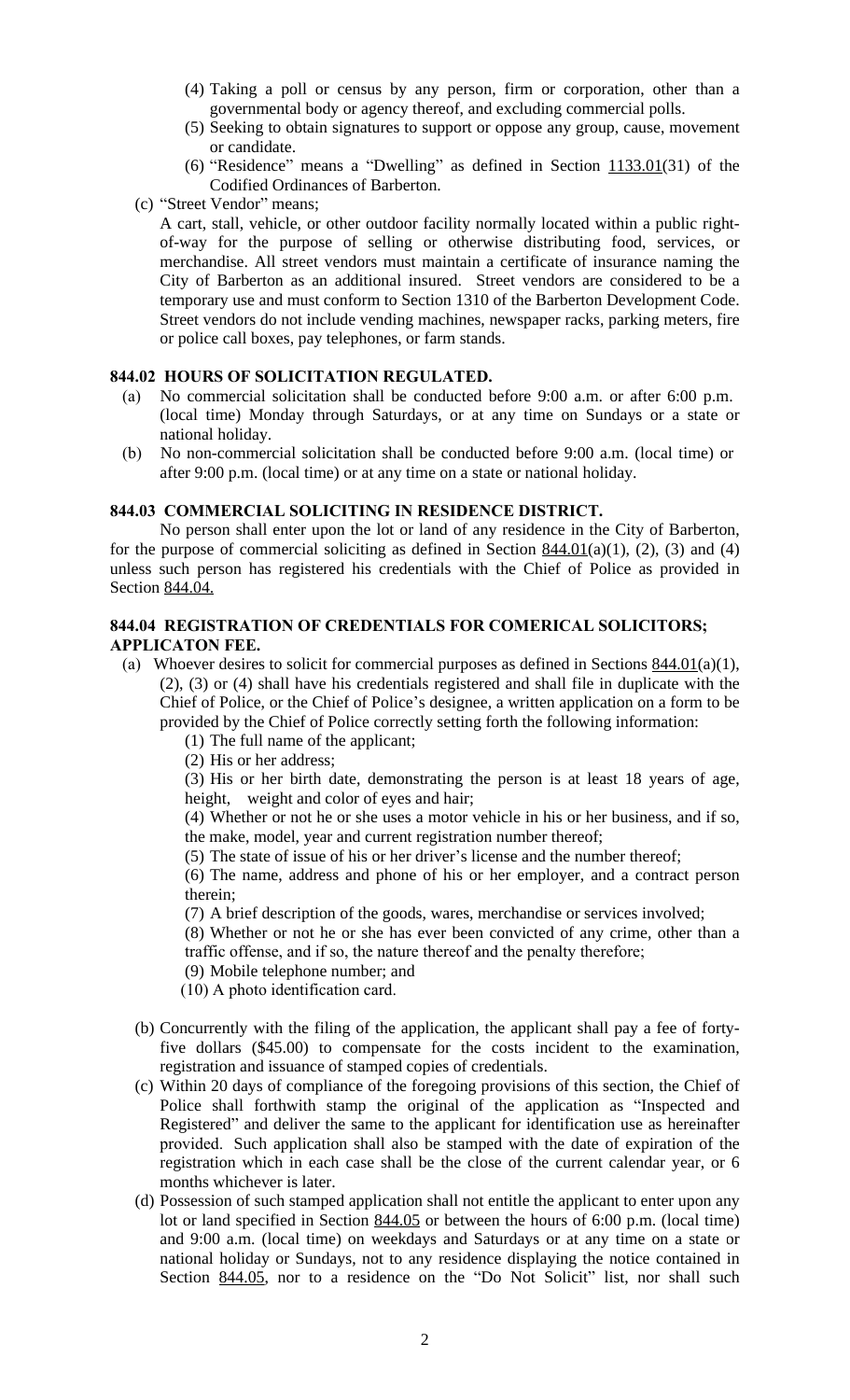credentials be valid for the solicitation or sale of any goods or services not disclosed in the original application.

- (e) Any person who has not reached 18 years of age shall be required to have a parent, guardian or employer co-sign on the application.
- (f) Any person who through the solicitation permitting process is discovered to have been convicted of, or who has plead guilty to any criminal offense of the Ohio Revised Code, United States Code, or any other substantially similar state or local code provisions that constitutes any theft or fraud offense, any offense of burglary, any offenses of violence or any offenses of any sex crime law or statute, is prohibited from commercial solicitation within the City of Barberton.

## **844.05 NOTICE PROHIBITING SOLICITATION.**

- (a) Notice by the owner or occupant of any residence or place of business of the determination to refuse to receive any uninvited solicitors shall be given by displaying a card, decal or sign that is plainly visible, upon or near the main entrance door to the residence or place of business, indicating such determination by the owner or occupancy, containing the words "No Solicitors Invited," or words of similar import, that are clearly printed and legible. Any such sign that complies with the requirements of this section shall be exempt from any additional or different requirements contained in the provisions of this code, including but not limited to the Planning and Zoning Code. N commercial or non-commercial solicitor shall solicit upon any residence or place of business displaying the notice contained herein.
- (b) In addition to subsection (a) herein, any resident may further appear at the City of otherwise cause to register their residence on the "City of Barberton – Do Not Solicit" list which shall be maintained and update by the Chief of Police and provided to each registered solicitor.

# **844.06 SOLICITATION IN VIOLATION OF NOTICE.**

It is hereby declared to e unlawful and shall constitute a trespass for any person to go upon any premises and ring the doorbell upon or near any door, rap or knock upon any door or create any sound in any other manner calculated to attract the attention of any occupant of such residence for the purpose of commercial solicitation in defiance of the notice exhibited at the residence in accordance with the provisions of Section 844.05(a), or the "Do Not Solicit" list as contained in Section 844.05(b) unless the commercial or non-commercial solicitor has been previously invited upon the premises by the owner, lessee, or an adult occupant thereof.

#### **844.07 LEGAL ACTION.**

Notwithstanding any penalty provided for under the terms of this chapter, the Chief of Police or any resident of the City, or any other person, firm or corporation, partnership or other entity may commence a civil action in any court of competent jurisdiction against any person, firm, corporation, partnership or other entity who violates the provisions of this chapter. Such relief shall include any preliminary or permanent injunction to abate such nuisance and such other relief as the court may deem appropriate, including, but not limited to, reasonable attorney's fees, expenses and court costs.

#### **844.08 FALSE INFORMATION; REVOCATION OF REGISTRATION; APPEALS.**

- (a) No person shall make any false statement or give any false or misleading information in the application required by Section 844.04.
- (b) Should subsequent information disclose that any applicant has falsified any information required in such application, the Chief of Police shall forthwith revoke such registration and notify the holder thereof either in person or by certified mail of the actions so taken. Such remedy shall be in addition to the penalty provided by in Section 844.99.
- (c) Any person whose registration is so revoked may, within ten days after receipt of the revocation notice, appeal to Council by filing with the Clerk a signed written statement briefly setting forth his ground of appeal. Council shall forthwith set a time and place for hearing such appeal and give the appellant due notice thereof by certified mail. The appellant may appear before Council in person or by an attorney. The decision of Council thereon shall be final.

#### **844.09 DISPLAY OF CREDENTIALS UPON REQUEST.**